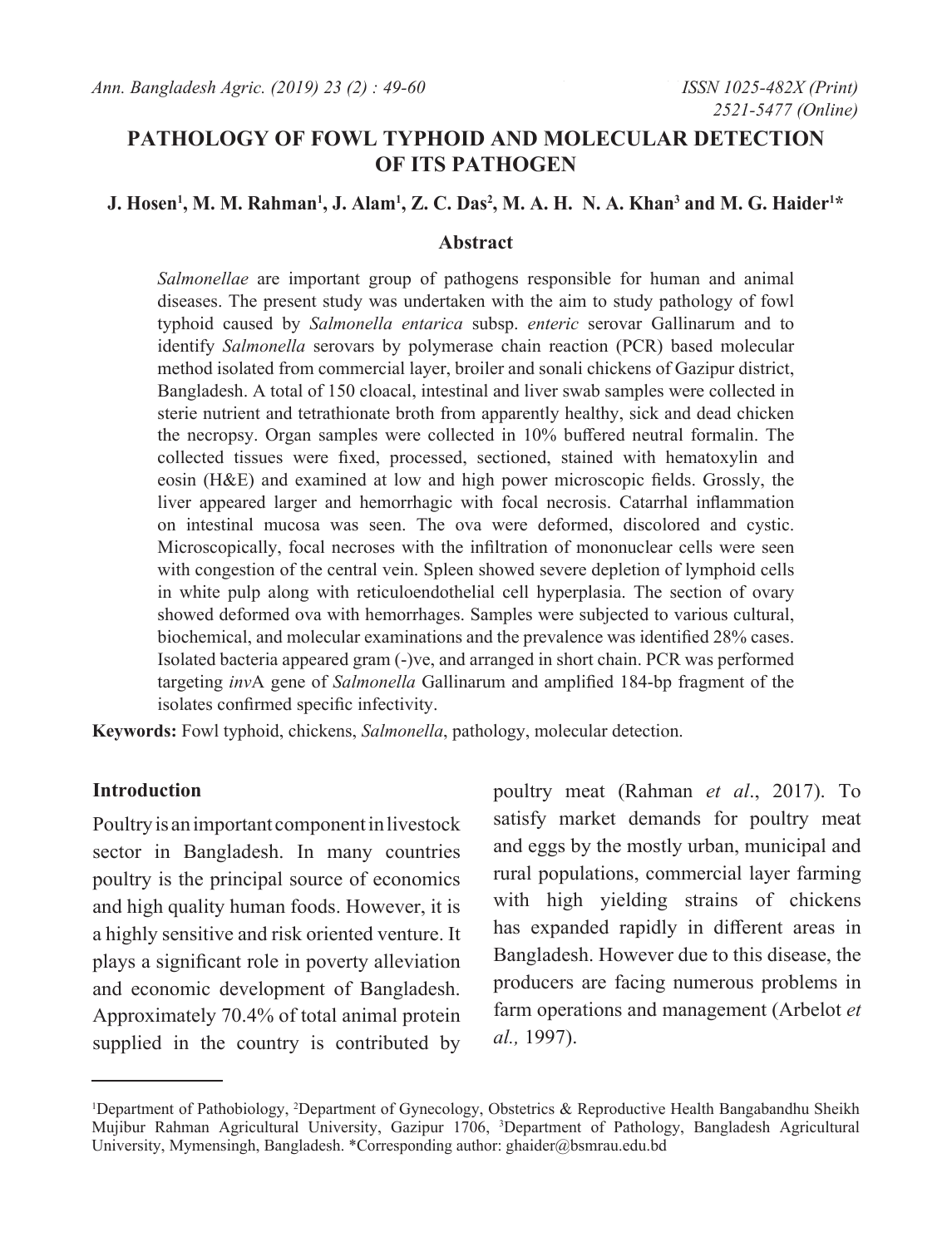Poultry is essential not only for the national economy of Bangladesh but also the welfare of human beings. Several constraints such as the diseases, poor husbandry, low productivity and high price of feed affect the optimal performance of this industry in Bangladesh (Haque *et al.,* 1991; Rashid *et al.,*2013).

Fowl typhoid (FT) is an acute infectious enteritis (Okwori *et al.,* 2007) causing heavy mortality in growers or adult chickens although chicks can be affected (Jordan and Pattison, 1992). It is caused by the bacterium *Salmonella enteric* serovars Gallinarum (Jordan and Pattison, 1992 and Aiello, 1998), a member of the family enterobacteriaceae which is widely distributed throughout the world (Roa, 2000*). Salmonella enteric*  serovars Gallinarium is highly adapted and seldom causes significant problems in hosts other than chickens, turkeys and pheasants (Jordan and Pattison, 1992; Aiello, 1998; Mdegela *et al.,* 2000; Okwori *et al.,* 2007).

The disease occurs sporadically or enzootically in most countries in the world including Bangladesh. FT losses often begin at hatching time and losses continue to laying age (Shivaprasad, 1997). *Salmonella.* Gallinarum is very important in poultry health because they are responsible for massive destruction of poultry (Gast, 1997). FT seriously threatened the poultry industry in the early 1900s due to widespread outbreaks accompanied by high mortality (Shivaprasad, 2000). Fowl typhoid is one of the major constraints of poultry industry in Bangladesh (Das *et al.,* 2005). The disease is considered as OIE, list B disease (Calnek *et al.,* 1997). Considering the above facts, the present study was designed to study the clinical signs, gross and histopathological lesions of fowl typhoid along with isolation and identification of *Salmonella* organism from commercial chickens by biochemical and PCR-based methods.

### **Materials and Methods**

In this study a total of 50 cloacal swab samples from commercial broiler/layer chickens, 50 liver swab samples and 50 intestinal samples from apparently sick or dead chickens were subjected to bacteriological isolation, identification, histopathological study and molecular diagnosis of *Salmonella*  Gallinarum. The study was performed at the Department of Pathobiology at Bangabadhu Sheikh Mujibur Rahman Agricultural University (BSMRAU) and National Institute of Biotechnology (NIB), Savar, Dhaka.

### **Collection of samples**

Dead and diseased chickens suspected to bacterial infection were collected from different commercial layer and broiler farms of Gazipur district. Samples were collected from the same flock along with the necropsy study. Using septic cotton swabs, all the cloacal samples were collected in test tubes containing10 ml tetrathionate broth (TTB) according to methods described elsewhere (Haider *et al*., 2008).

## **Cultural and biochemical tests**

All the bacteriological samples were incubated for 24 hours in TTB. Then, all the samples were primarily cultured in Nutrient agar and then subcultured on the *Salmonella*-*Shigella* (SS) agar, Triple sugar iron (TSI) agar, Brilliant green agar (BGA), Eosine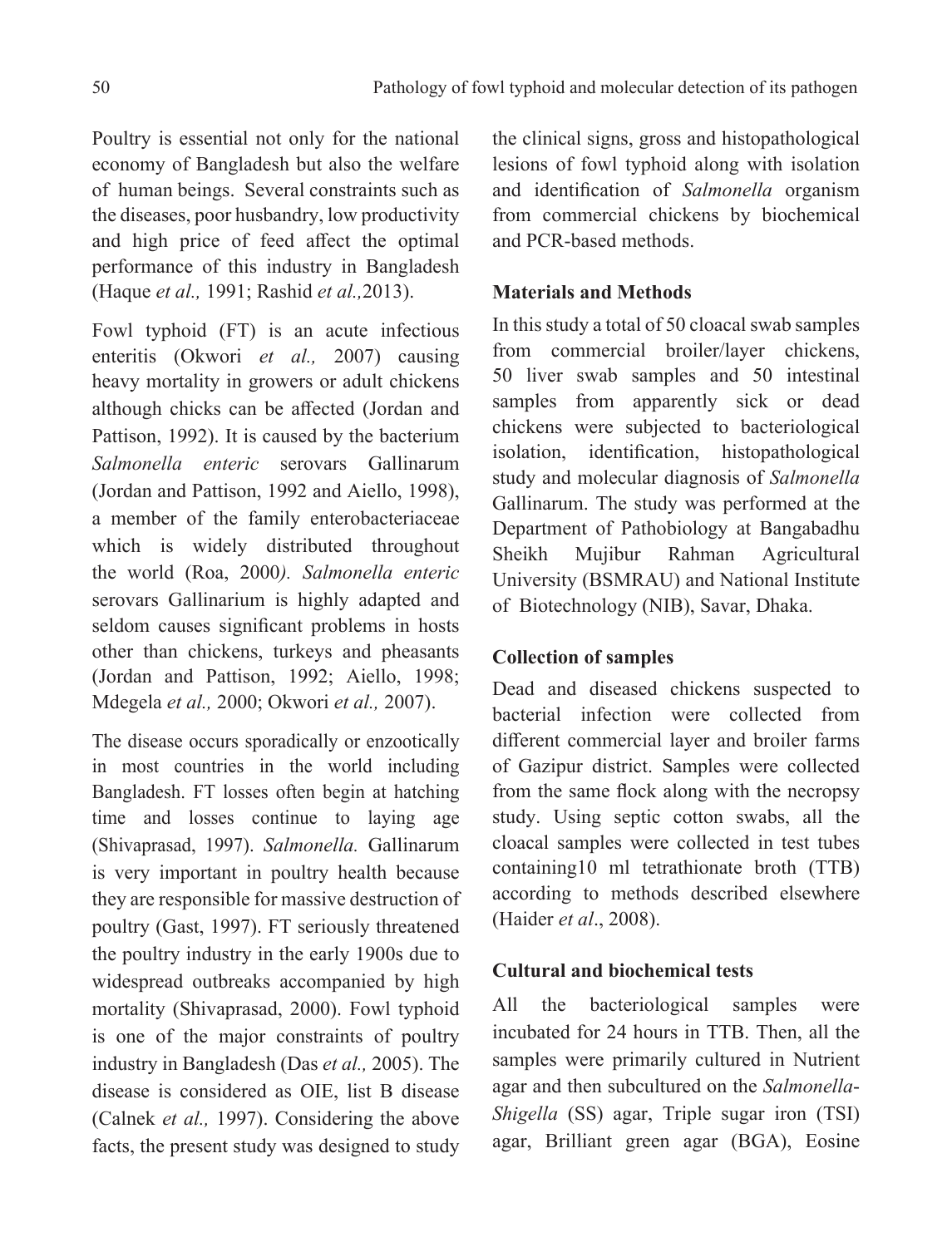methylene blue (EMB) agar (Haider *et al*., 2008). The presumptive colonies of different bacteria in various media were characterized microscopically using Gram's stain. Five basic sugars such as glucose, sucrose, lactose, mannitol and maltose were used for sugar fermentation test (Haider *et al*., 2008). Motility test were performed forth separation of motile and non-motile bacteria according to the method described elsewhere (Haider *et al*., 2008).

### **Histological study of tissue samples**

Tissue samples collected from intestine, liver, lungs, heart, ovary and different other organs were collected and fixed in10% neutral buffered formalin and further processed for histopathological examination (Mashkoor *et al*., 2013).

### **Photomicrography**

Photomicrography was taken using photo micrographic camera (ZEISS AxioCamERc5s) facilitated by Department of Gynecology, Obstetrics and Reproductive Health, BSMRAU.

## **Detection of Salmonella Gallinarum by Polymerase chain reaction (PCR)**

From liver, lungs and other tissue samples the genomic DNA of Salmonella Gallinarum were extracted using DNA extracting kits (Promega Corp. Madison, WI, USA). (Haider *et al.*, 2009). Extracted DNA amplification was carried out using primers specific for the gene invA byusing commercial PCR kits in a thermocycler (Gene amplification PCR system 9600, eppendorf, Germany). PCR reaction mixture and PCR conditions were

same as described elsewhere (Haider *et al*., 2009). Amplified products were separated by gel electrophoreses on 1.5% agarose gel containing 5µg per ml ethedium bromide with a100bp ladder as molecular weight marker

### **Results and Discussion**

# **Prevalence of isolated and identified organisms**

A total of 150 samples were collected during the study period. The bacterial flora isolated from the cloaca, liver and intestine of healthy and sick/dead poultry are shown in the Table 1. The cloacal samples were taken from both live and dead chickens whereas internal organ samples were taken only from dead/ sick chickens. The prevalence of *Salmonella*  Gallinarum was found in 28% cases, which was confirmed by different sugar fermentation and biochemical tests. This result is lower than the reports of other authors (Jordan and Pattison, 1996; Jones *et al*., 2001)

In case of commercial layer, among 117 samples tested, 39(33.33%) were positive for *Salmonella* and in case of sonali chickens 3 (16.67%) were positive for *Salmonella*  from 18 samples where as all samples (15) collected from broiler chicken were negative for *Salmonella* (Table 2).

### **Clinical signs**

The affected chickens exhibited drowsiness, weakness, loss of appetite, ruffling feathers, poor growth, labored breathing, attendant cytoseparate from healthy chikens and sometimes greenish-yellow diarrhea were observed. The adult affected chickens showed depression, anorexia, diarrhea and dehydration. There was found the drop of feed consumption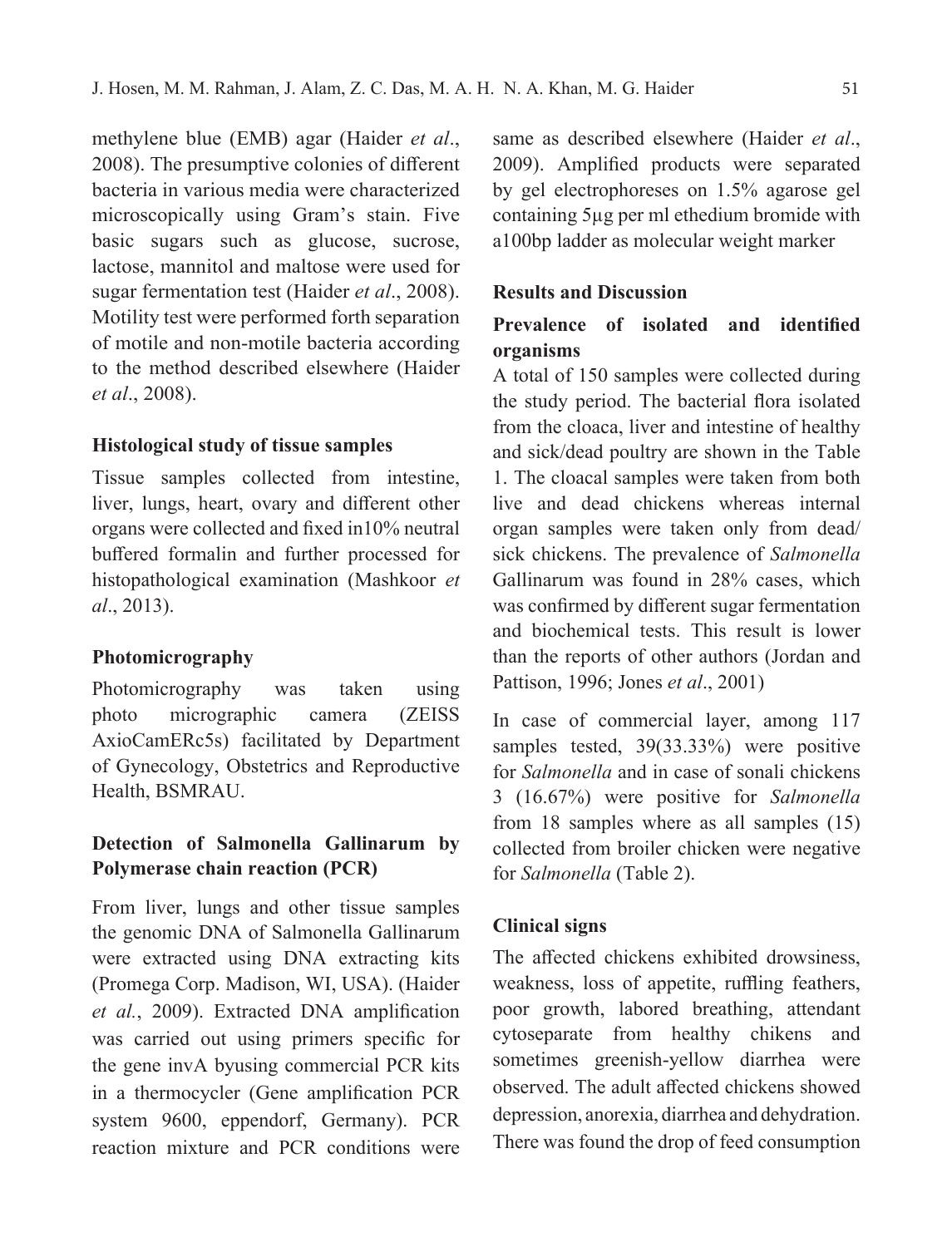| Swabs#     | Total number of samples |                          | No. of positive cases |       |                     |
|------------|-------------------------|--------------------------|-----------------------|-------|---------------------|
|            |                         |                          |                       | Total | % of positive cases |
| Cloacal    | Healthy                 | 75                       | 9                     |       | 28                  |
|            | Sick/Dead               | 75                       | 33                    | 42    |                     |
| Intestinal | Healthy                 | ۰                        |                       |       | 44                  |
|            | Sick/Dead               | 75                       | 33                    | 33    |                     |
| Liver      | Healthy                 | $\overline{\phantom{0}}$ |                       |       | 44                  |
|            | Sick/Dead               | 75                       | 33                    | 33    |                     |

**Table 1.** *Salmonella* **Gallinarum isolated from different organs (n=150) of chickens**

**(#**Cloacal swabs were taken from both live and dead chickens where as intestine and liver swabs were taken only from dead/sick chickens)

**Table 2. Prevalence of** *Salmonella* **Gallinarum isolated from broiler, sonali and layer chickens (n=150)**

| Type of poultry | No. of case | No. of positive cases | % of positive cases |
|-----------------|-------------|-----------------------|---------------------|
| <b>Broiler</b>  |             |                       |                     |
| Cock (Sonali)   |             |                       | 16.67               |
| Layer           |             | 3 G                   | 33.33               |

Lane 1: Negetive control (NC), Lane 2-6: Showing 284bp band specific for *inv*A gene of *Salmonella*.

was seen in all the infeceted chickens and appeared similar with the findings of previous authors (Watkins *et al*., 2003; Haider *et al*., 2008; Saha *et al*., 2012; Ogie *et al*., 2013; Dutta *et al*., 2015 and Unze *et al*., 2017).

#### **Gross lesions**

Grossly, the liver appeared swollen, congested along with bronze discoloration and in few cases liver revealed hemorrhages and focal necrosis (Fig. 1a) found similar with the previous findings of Calnek *et al*. (1997); Madhuri and Sadana (2005) and Saha *et al*. (2012). The cardiac lesions consisted of mild to moderate congestion and petechial hemorrhage in the base of the heart. In few cases, multiple white nodules with distorted shapes were observed (Fig. 1b). Ogie *et al*. (2013) and

Uneze *et al*. (2017) also reported similar findings. Spleenomegaly along with multiple necrotic foci on the surface of the spleen was found. Pinpoint hemorrhages were seen in the spleen (Fig. 1c) and kidney. Lungs were highly congested with pneumonic lesions. The ova were deformed, discolored and cystic (Fig. 1d). The observation of this study was supported by the findings of Madhuri and Sadana (2005); Beyaz *et al*. (2010); Garcia *et al*. (2010); Nazir *et al*. (2012); Saha *et al*. (2012) and Uneze *et al*. (2017). Catarrhal inflammation is a frequent was also evident in some cases characterized by thick slimy mucus exudates on mucosal surfaces in the lumen of intestine (Fig. 1e). The findings were in agreement with the findings of Saha *et al*. (2012) who found 70.6% intestine hemorrhagic to catarrhal enteritis while 29.4%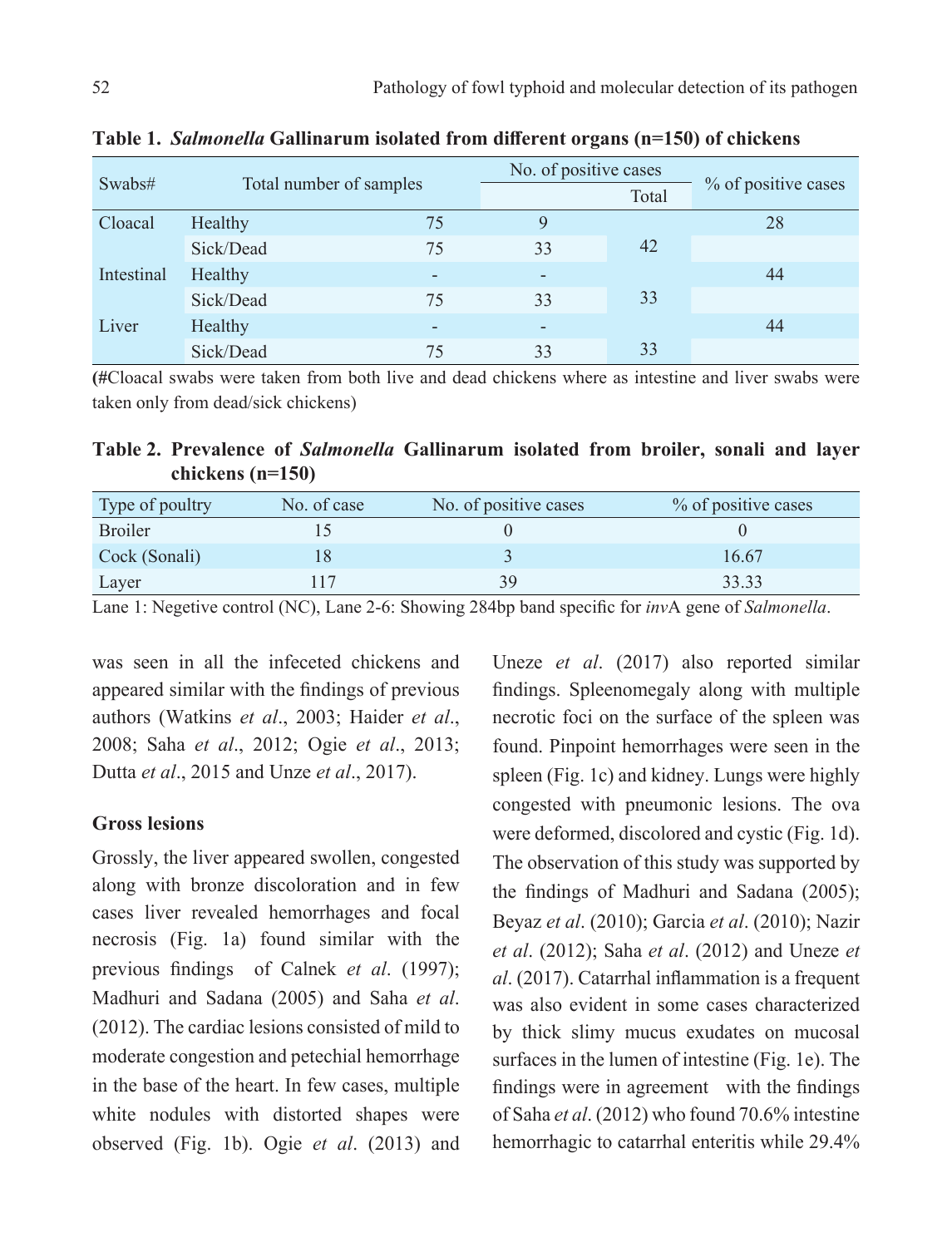

**Fig. 1. Gross pathological changes in visceral organs of chickens caused by** *Salmonella* **Gallinarum (a) bronze discoloration with enlargement of liver, (b) necrotic nodule on heart, (c) splenomegaly and pin point hemorrhages were seen in the spleen, (d) catarrhal inflammation and thick slimy mucusexudates on mucosal surfaces in the lumen of intestine, (e) ova were deformed, discolored and cystic.**

only hemorrhagic and congested which also supported by other authors Madhuri and Sadana (2005); Ogie *et al*. (2013) and Uneze *et al*. (2017).

#### **Histopathology**

Microscopically, the hepatitis was characterized by leukocytic infiltration at perivascular areas along with hydropic vacuolation in hepatocytes, multiple necrotic foci noticed with Kupffer cell hyperplasia. The section of livers showed congestion, hemorrhages, focal degeneration, focal necrosis with infiltration of mononuclear cells and round cells and congestion of the central vein (Fig. 2a). Such histopathological study of liver were supported by Calnek *et al*. (1997); Hossain *et al*. (2006); Nwiyi and Omadamiro (2012) and Joshua *et al*. (2015).

Section of the hearts showed severe degeneration and fragmentation of muscle fibers (non suppurative myocarditis) with leukocytic infiltration (Fig. 2b). Fibrinous pericarditis with infiltration of heterophils, lymphocytes and macrophages was also observed in some cases. Spleen showed necrosis of lymphoid follicles leading to severe depletion of lymphocytes in white pulp along with reticuloendothelial cell hyperplasia (Fig. 2c). Lungs showed diffuse congestion and hemorrhages. Haemorrhage was also seen inthe alveoli (red hepatization). Depletion of sero-fibrinous exudate was seen in lung alveoli and inter-lobular septa (Fig. 2d). The section of ovary showed different shaped ova with hemorrhages (Fig. 2e). These histopathological findings were in agreement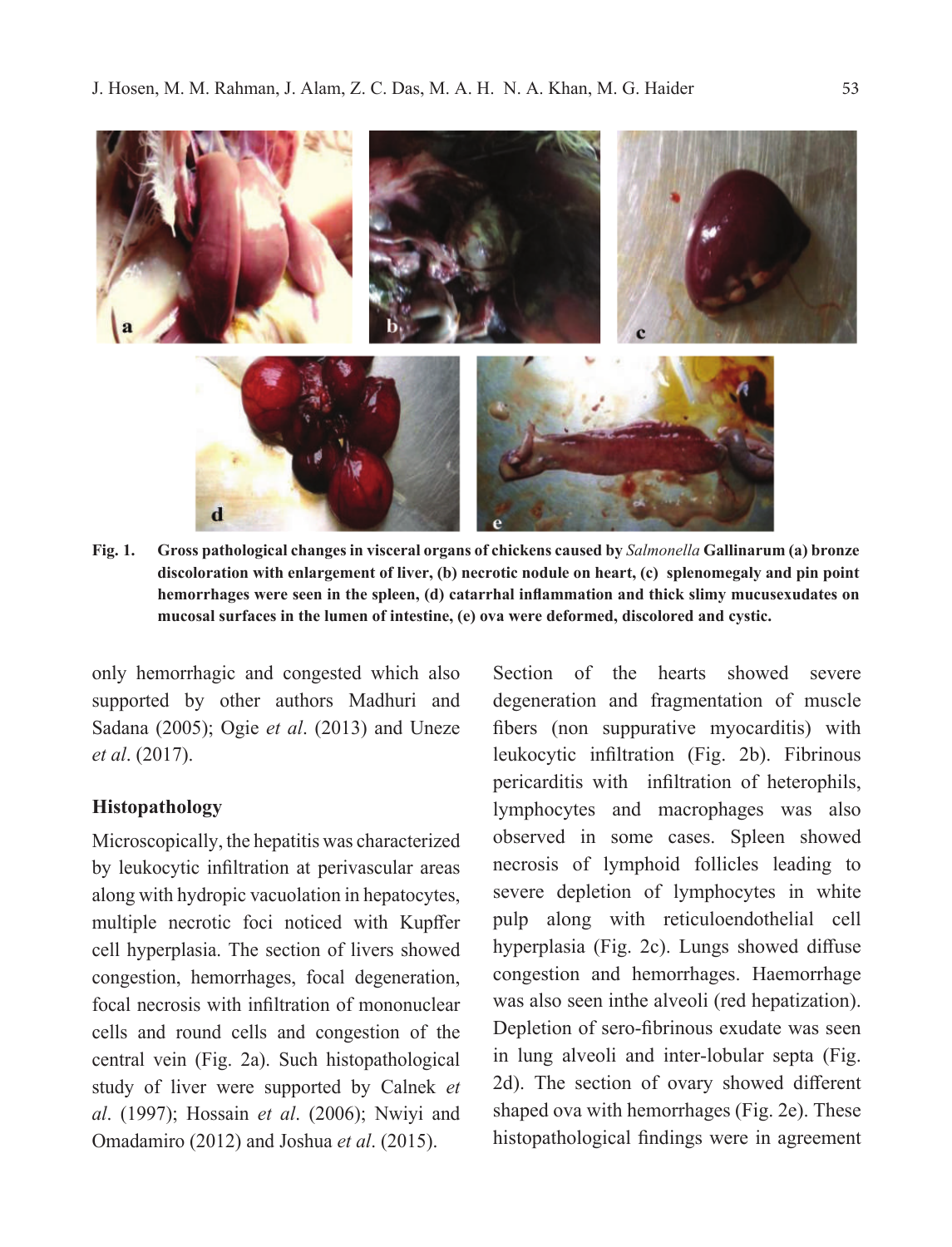

**Fig. 2. Hispathological changes in different organs of chickens caused by** *Salmonella* **Gallinarum, (a) section of liver showing vacular degeneration and necrosis of hepatocytes, (H & E, X 100), (b) section of heart showing scatteredly distribution of more acidophilic muscle fibers with few heterophils and round mononuclear cells among the muscle fibers, (H & E, X 100), (c) section of spleen showing focal degeneration and necrosis of lymphocytes (H & E, X 40), (d) section of intestine showing hemorrhage and infiltration of inflammatory cells, (H & E, X 40), (e) section of ovary showing different shaped ova with hemorrhage, (H & E, X 40), (f) section of lungs showing severe congestion, infiltration of heterophils and pink color exudate in alveoli, (H & E, X 40).**

with Garcia *et al*. (2010); Ogie *et al*. (2013); Joshua *et al*. (2015) and Uneze *et al*. (2017).

The section of the intestine showed desquamation of mucosal epithelium resulting in denuded villi and lumen was filled with necrotic mass, congestion, hemorrhage sand infiltration of inflammatory cells (Fig. 2f). These findings were supported by the result of Saha *et al*. (2012) who reported that 47.1% infiltration of heterophils and lymphocytes in the mucosa. The predominating cells in inflamed intestinal mucosa due to FT are heterophils and lymphocytes (Hossain *et al*., 2006; Nwiyi and Omadamiro, 2012).

#### **Colony morphology**

On *Salmonella-Shigella* (SS) agar, all the isolates produced translucent, black, smooth, small round colonies which are positive for *Salmonella* Gallinarum. All the suspected *Salmonella* isolates produced pink color colony with black centre (Fig. 3a). Black colonies were produced on Xylose Lysine Deoxycholate (XLD) Agar medium from isolated *Salmonella* organism (Fig. 3b). White colonies were produced on Nutrient Agar (NA) medium from isolated *Salmonella* organism (Fig. 3c). Black colonies were produced on TSI medium from isolated *Salmonella*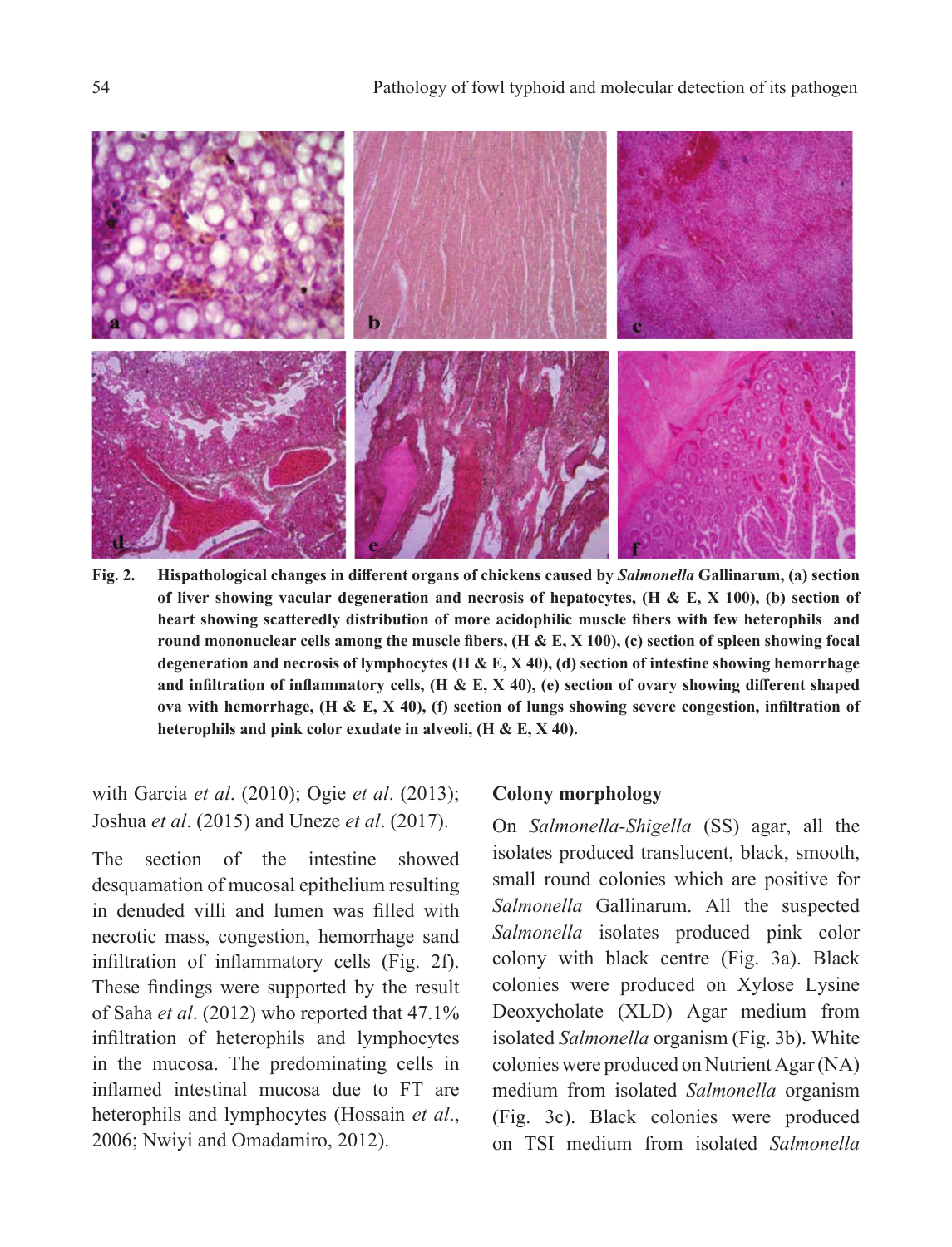

**Fig. 3. Colony characters of** *Salmonella* **Gallinarumin different agar medium, (a) production of black colonies on Salmonella-Shigella (SS) Agar medium, (b) production of black colonies on Xylose Lysine Deoxycholate (XLD) Agar medium, (c) production of white colonies on Nutrient Agar (NA) medium, (d) production of black colonies on TSI medium, (e) production of white colonies on Brilliant Green Agar (BGA) medium.** 

organisms (Fig. 3d). White colonies were produced on Brilliant Green Agar (BGA) medium (Fig. 3e). All these were suggestive for bacterial isolate belonging to *Salmonella* spp. (Sujatha *et al.,* 2003; Muktaruzzaman *et al*., 2010; Hyeon *et al*., 2012).

In microscopic examination smears stained Gram's stain revealed gram-negative, non motile, pink colored, short rod shaped bacteria, arranged in single and paired (Fig.4). These findings support the report of Ambily and Mini (2014). Hanging drop preparation of bacterial growth in nutrient broth showed the bacteria non motile belonging to similar others (Grimont *et al*., 2000).

#### **Results of biochemical tests**

Six of the isolates fermented glucose, maltose, lactose, mannitol and dulcitol with producing acid, which are typical characteristics for *S.*  Gallinarum. There was no fermentation of lactose, sucrose and arabinose. Acid production was marked by the color change from reddish to yellow. Gas production was marked by accumulation of gas in the Durham's tube. These results were supported by Hossain (2006) who stated that among five basic sugars the *Salmonella* ferment dextrose, maltose and mannitol with production of acid and gas but no fermentation was observed in lactose and sucrose. Proux *et al*. (2002) reported that the biovar *Salmonella* Pullorum and *Salmonella*  Gallinarum were differentiated by the use of sugars such as maltose, dulcitol and glucose.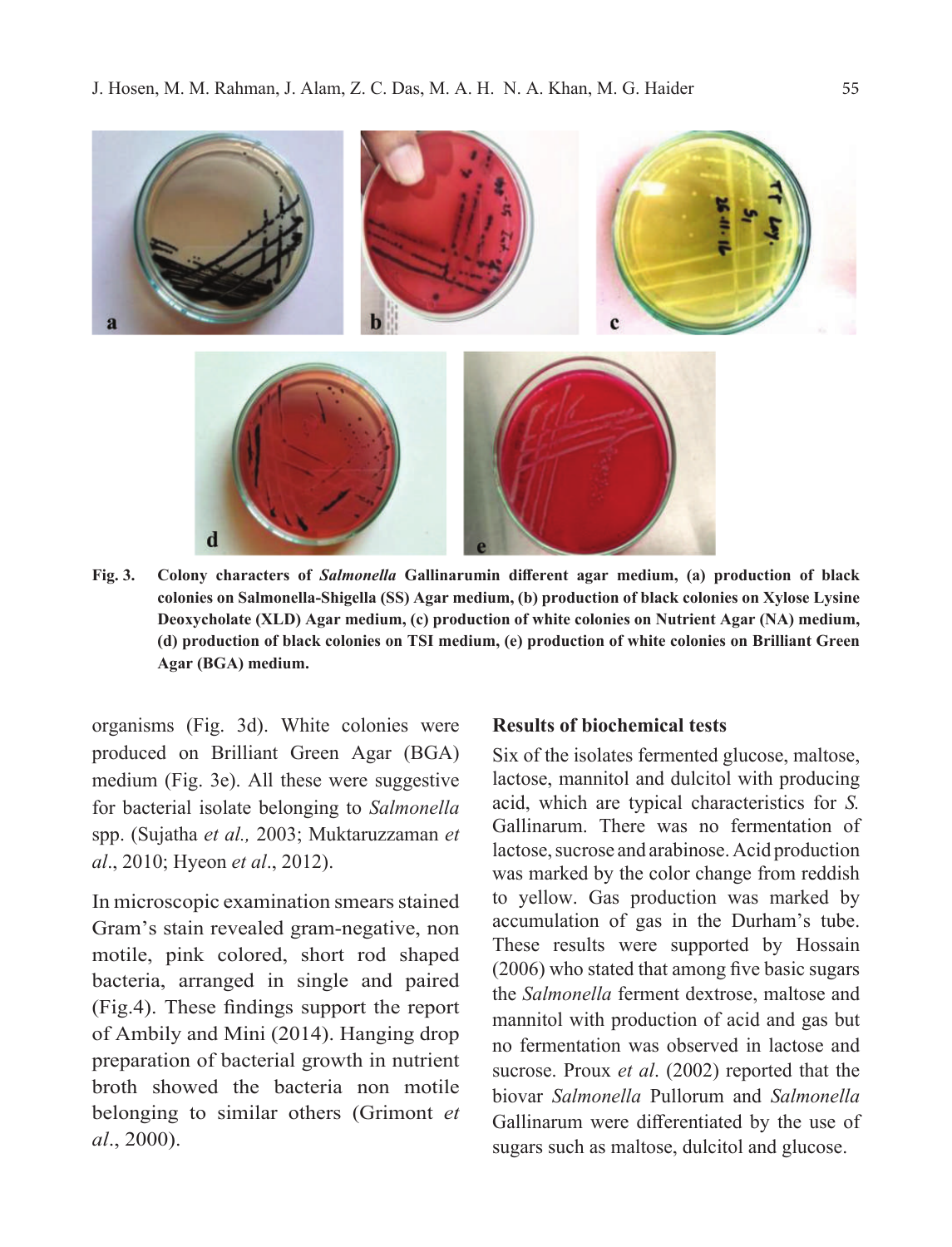

**Fig. 4. Isolated** *Salmonella* **Gallinarum showing rod shape, short chain forming bacteria, (Modified Gram's stain, X 100).** 

# **Molecular detection of** *S***. Gallinarum by PCR**

Polymerase chain reaction with *inv*A primer, 5 isolates showed positive band at 284bp i.e. the five (5) isolates were found to be *Salmonella* Gallinarum. All the *Salmonella* suspected culture subjected to PCR amplification, generated a product of approximate molecular size 284bp fragment of *inv*A gene (100 specific for *Salmonella spp.*) 100bp DNA marker was used as a molecular weight marker. The band size detected in all the *Salmonella* isolates and

analyzed by agarose gel electrophoresis (Fig. 5). All conditions and results found in the PCR are supported by the findings of the several authors such as Simone *et al*. (2009); McClelland *et al*. (2001); Kisiela *et al.* (2005); Jawad and Hamadani (2011). Maximum investigators (Guo *et al*., 1999; Ferretti *et al*., 2001; Schneder *et al*., 2002) try to establish a method, which can reduce the periods of *Salmonella* identification procedures from various samples and they recommended this invA gene for detection of *Salmonella.*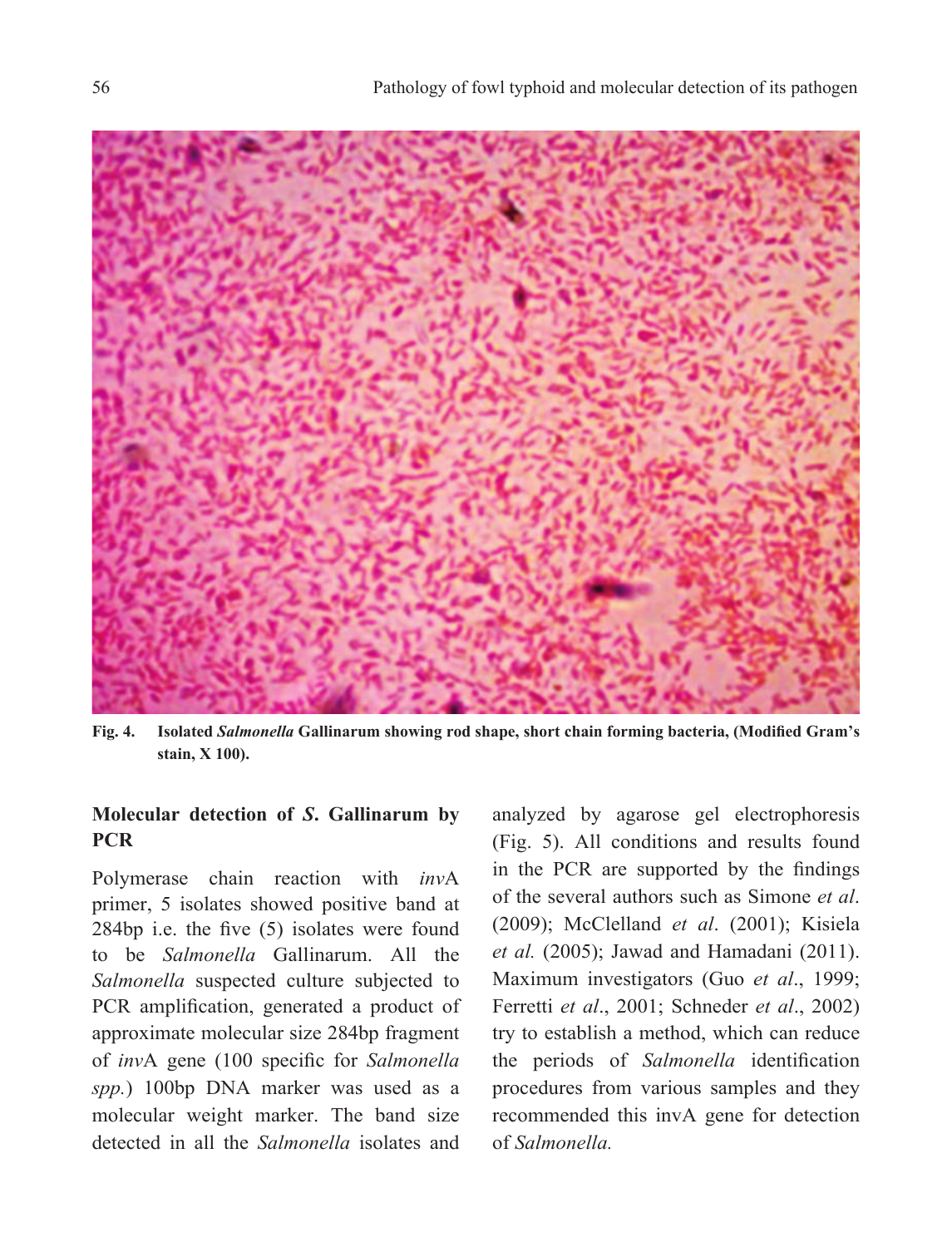

**Fig. 5. Agarose gel electrophoresis for visualization of** *inv***A gene (284 bp) of** *Salmonella.*

#### **Conclusions**

*Salmonella* Gallinarum is a causal agent of fowl typhoid. It is a major concern of poultry industry in recent days in Bangladesh. As such, researchers, veterinarians, farmers and the government are working in tandem to search for new method of testing and characterization for *Salmonella* Gallinarum. Clinical signs, gross lesions, biochemical tests and histopathological lesions study are helpful for the detection of fowl typhoid though there have some contradictions. Howerver, PCR based methods for identifying pathogens provide more advantageous options for this purpose than conventional testing. The

PCR protocol adapted targeting invA gene is specific for *Salmonella spp*. Therefore PCR methods described here might be used in combination with biochemical study to identify fowl typhoid.

#### **References**

- Abdu, P. A. 2007. Manual of Important Poultry disease in Nigeria.  $2^{nd}$  Edition. MacChin Multimedia Designers, Zaria Pp. 42-47.
- Agbaje, M. R. Davies, M. A. Oyekunle, O. E. Ojo, F. O. Fasina, and P. A. Akinduti, 2010. Observation on the occurrence and transmission pattern of *Salmonella*  Gallinarum in commercial poultry farms in Ogun State, South Western Nigeria. *Afr. J.*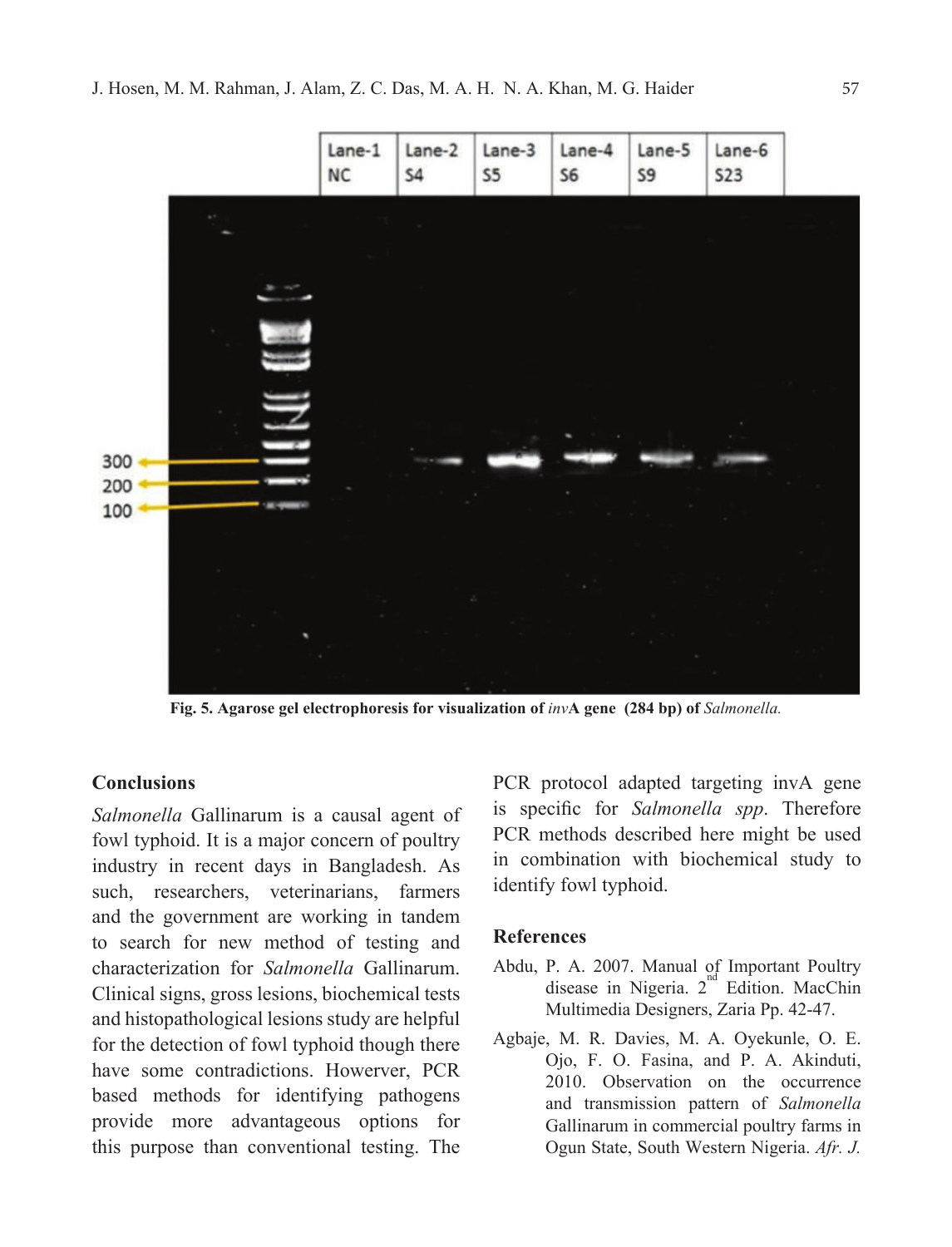*Microbiol. Res*. 4(9): 796-800.

- Aiello, S. E. (Ed) 1998. The Merck Veterinary Manual,  $8<sup>th</sup>$  Edition, Merck & Co., Inc, USA. Pp. 1995-1996.
- Ambily, R. and M. Mini. 2014. Salmonellosis in Japanese Qiuails-AReport from central Kerala, India. *Int. J. Sci. Res*. Vol. 3. Pp 361-362.
- Arbelot, B., J. F. Dayon, D. Mamis, J. C. Gueye, F. Tall, H. Samb, 1997. Seroprevalence survey of dominant avian diseases in Senegal: mycoplasmosis, fowl typhoid and pullorum disease, Newcastle, infectious bursal and infectious bronchitis diseases. *Rev. Elev. Med. Vet. Pay*. 50: 197-203.
- Beyaz, L., A. Atasever, F. Aydin, K. S. Gumusoy and S. Abay. 2010. Pathological and clinical findings and tissue distribution of *Salmonella* Gallinarum infection in turkey pools. *Turk. J. Vet. Ani. Sci*. 34: 101-110.
- Calnek, B. W., H. J. Barnes, C. W. Beard, L. R. McDougald, and Y. M. Saif. 1997. Diseases of Poultry. 10<sup>th</sup> edition. Iowa State University Press, Ames, Iowa, USA. Pp. 131- 140.
- Das, P. M, D. M. M, Rajib, M. Noor, M. R. Islam. 2005. Retrospective analysis on the proportional incidence of poultry diseases in greater Mymensingh district of Bangladesh. In: proceeding of 4<sup>th</sup> international poultry show and seminar, from February 28 to March 2, 2003, held in Bangladesh-Chaina Friendship Conference Centre, Agargoan, Dhaka. Pp. 35-39.
- Dutta, P., M. K. Borah, R. Gangil, and R. Singathia, 2015. Gross/ Histopathological impact of *Salmonella* Gallinarum isolated from layer chickens in Jaipur and their antibiogram assay. *Int. J. Advanced. Vet. Sci. and tech*. 4(1): 153-159.
- Ferretti, R., L. Mannaazzu, , L. Cocolin, G. Comi, and F. Clementi, 2001. Twelve-hour PCRbased method for detection of *Salmonella spp.* in food. *Appl. Envir. Microbiol*. 74: 977-978.
- Garcia, K. O., A. M. Santana, O. C. Freitas Neto, Jr. A. Berchieri and J. J. Fagliari, 2010. Experimental infection of commercial layers using a *Salmonella enteric* serovar Gallinarum strain: blood serum component and histopathological changes. *Brazilian. J. Vet. Pathol.* 3(2): 111-117.
- Gast, R. K. 1997. *Salmonella* infection. In B. W. Calnek, H. J. Barnes, C. W. Beard, L. R. McDougald, Y. M Saif, editors. Disease of Poultry. 10<sup>th</sup> edn. Iowa State University Press. Iowa, USA.
- Grimont, P. A. D., F. Grimont, and P. Bouvet. 2000. Taxonomy of the genus *Salmoenlla*. In C. Wray and A. Wray, eds. Salmonella in Domestic Animals, CABI Publishing, Oxon, U.K. Pp. 1–17.
- Guo, L., P. B. Killfer and J. D. A. Morris, 1999. Use of arbitrarily primed Polymerase chain reaction to study *Salmonella* ecology in a turkey production. *Poult. Sci.* 78: 24-31.
- Haider, M. G., E. H. Chowdhury, M. A. H. N. A. Khan, M. T. Hossain and M. S. Rahman. 2008. Experimental pathogenesis of Pullorum disease with the local isolate of *Salmonella enterica* serovar. *Enterica*  subspecies Pullorum in pullets in Bangladesh. *Korean J. Poult. Sci.* 35: 341-350.
- Haque, M. E., M. A. Hamid, M. A. R. Howleder and Q. M. E. Haque. 1991. Performance of native chicks and hens reared together or separately under rural condition in Bangladesh. *Bangladesh Vet*. 8: 11-13.
- Hossain, M. S., E. H. Chowdhury, M. M. Islam, M. G. Haider, and M. M. Hossain. 2006. Avian *Salmonella* infection: isolation and identification of organisms and histopathological study. *Bangladesh J. Vet. Med*. 4: 7-12.
- Hyeon, J. Y., J. W. Chon, I. G. Hwang, H. S. Kwak, M. S. Kim, S. K. Kim, I. S. Choi, C. S. Song, C. Park and K. H. Seo. 2012. Prevalence, antibiotic resistance and molecular characterization of *Salmonella*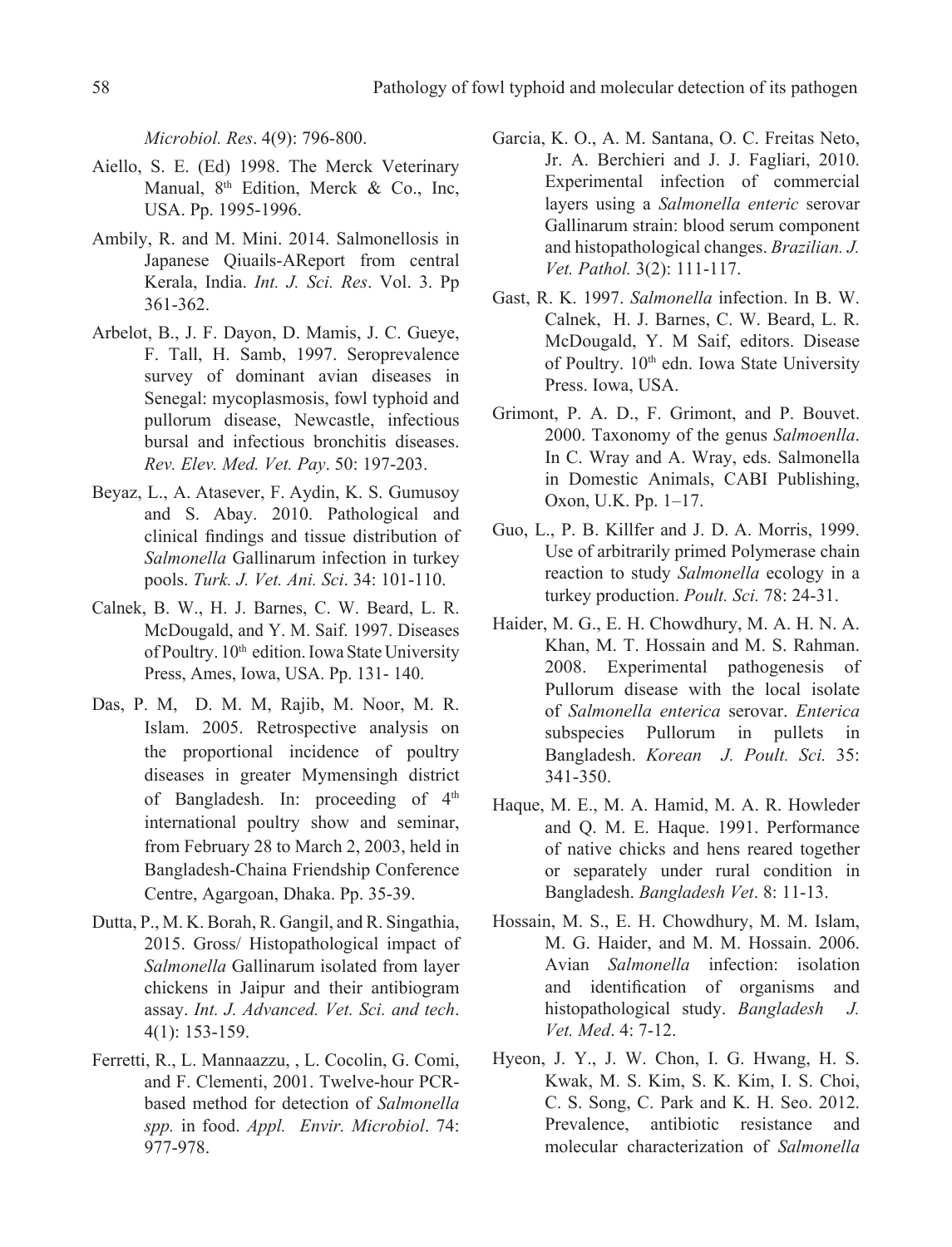serovars in retail meat products. *J. Food. Protec.* 74: 161-166.

- Jawad, A. A. K. and A. H. A. Hamadani. 2011. Detection of *fim*A and *fim*C genes of *Salmonella* isolates by using polymerase chain reaction. *J. Basrah. Res*. 37(4): 1817-2695.
- Jones, M. A., P. Wigley, K. L. Page, S. D. Hulme and P. A. Barrow. 2001. *Salmonella*  pathogenicity island 2 type III secretion system but not the *Salmonella* pathogenicity island 1 type III secretion system for virulence in chickens. *Infect. Immune*. 69: 5471-5476.
- Jordan, F. T. W. and M. Pattison, 1992. Poultry Disease 4<sup>th</sup> ed. W. B. Sauder Company Ltd London. Pp. 169-171.
- Jordan, T. W. and M. Pattison. 1996. Poultry diseases, (4<sup>th</sup> edn). Iowa State Press, Ames.
- Joshua, B. I., B. J. O. Olabode, O. S. Blessing, F. M. Yakassai, K. P. Rinle, C. D. Chukwu DorisIsioma, R. A. Gambo, A. B. Olatunde, M. G. Davou, A. J. Saidu, O. P. Ademola. 2015. Gross and Histo-Pathological changes in Japanese Quail (*Coturnix Coturnix Japonica*) experimentally infected with *Salmonella* Enterica Serovar Gallinarum. *Ani. Vet. Sci.* 3(3): 84-88.
- Khan, M. A. H. N. A., A. S. M. Bari, M. R. Islam, P. M. Das and M. Y. Ali. 1998. Pullorum disease in semi nature chicks and its experimental pathology. *Bangladesh Vet. J*. 32:124-128.
- Kisiela, D., M. Kuczkowski, L. Kiczak, A. Wieliczko and M. Ugorski. 2005. Differentiation of *Salmonella* Gallinarum biovar Gallinarum from *Salmonella* Gallinarum biovar Pullorum by PCR-RFLP of the *fim*H gene. *J. Vet. Med. B.* 52(5): 214-218.
- Madhuri, D. and J. R. Sadana. 2005. Sequential pathological changes of fowl typhoid in plasmid cured vaccinated and unvaccinated chickens following challenge with *Salmonella* Gallinarum var Duisburg. *Indian J. Vet. Pathol*. 29(2): 82-84.
- Mashkoor, J. A. K., M. Z. Khan, R. Z. Abbas, M. K. Saleemi and F. Mahmood. 2013. Arsenic induced clinico-hemato-pathological alterations in broilers and its attenuation by vitamin E and selenium. *Pak. J. Agric. Sci*. 50: 131-138.
- McClelland, M., K. E. Sanderson, J. Spieth, S. W. Clifton, P. Latreille, L. Courtney, S. Porwollik, J. Ali, M. Dante, F. Du, S. Hou, D. Layman, S. Leonard, C. Nguyen, K. Scott, A. Holmes, N. Grewal, E. Mulvaney, E. Ryan, H. Sim, L. Florea, W. Miller, T. Stoneking, M. Nhan, R. Waterston and R. K. Wilson. 2001. Complete genome sequence of *Salmonella enteric* serovar Typhimurium LT2. *Nature*. 25, 413(6858): 852-856.
- Mdegela, R. H., M. G. S. Yongolo, U. M. Minga and J. E. Olsen. 2000. Molecular epidemiology of *Salmonella* Gallinarum in chickens in Tanzania. *Avian Pathol*. 29(5): 457-463.
- Muktaruzzaman, M., M. G. Haider, A. K. M. Ahmed, K. J. Alam, M. M. Rahman, M. B. Khatun, M. H. Rahman. and M. M. Hossain. 2010. Validation and refinement of *Salmonella* Pullorum (SP) colored antigen for diagnosis of *Salmonella* infections in the field. *Int. J. Poult. Sci.* 9 (8): 801-808.
- Nazir, S., K. S. Ahmad, D. M. Maqbool, M. M. Saleem, K. F. Ahmad and A. Amare 2012. Pathology of spontaneously occurring salmonellosis in commercial broiler chickens of Kashmir Valley. *J. World's Poult. Res*. 2(4): 63-69.
- Nwiyi, P. and O. Omadamiro. 2012. Seroprevalence and isolation of chicken infected with *Salmonella*: Haematological and Pathological Evaluation. *J. Ani. Feed Sci*. 2(6): 483-487.
- Ogie, A. J., A. E. Salako, B. O. Emikpe, E. A. Amosun, S. A. Adeyemo, and P. O. Akinoluwa. 2013. The comparative susceptibility of commercial and Nigerian indigenous chicken ecotypes to *Salmonella*